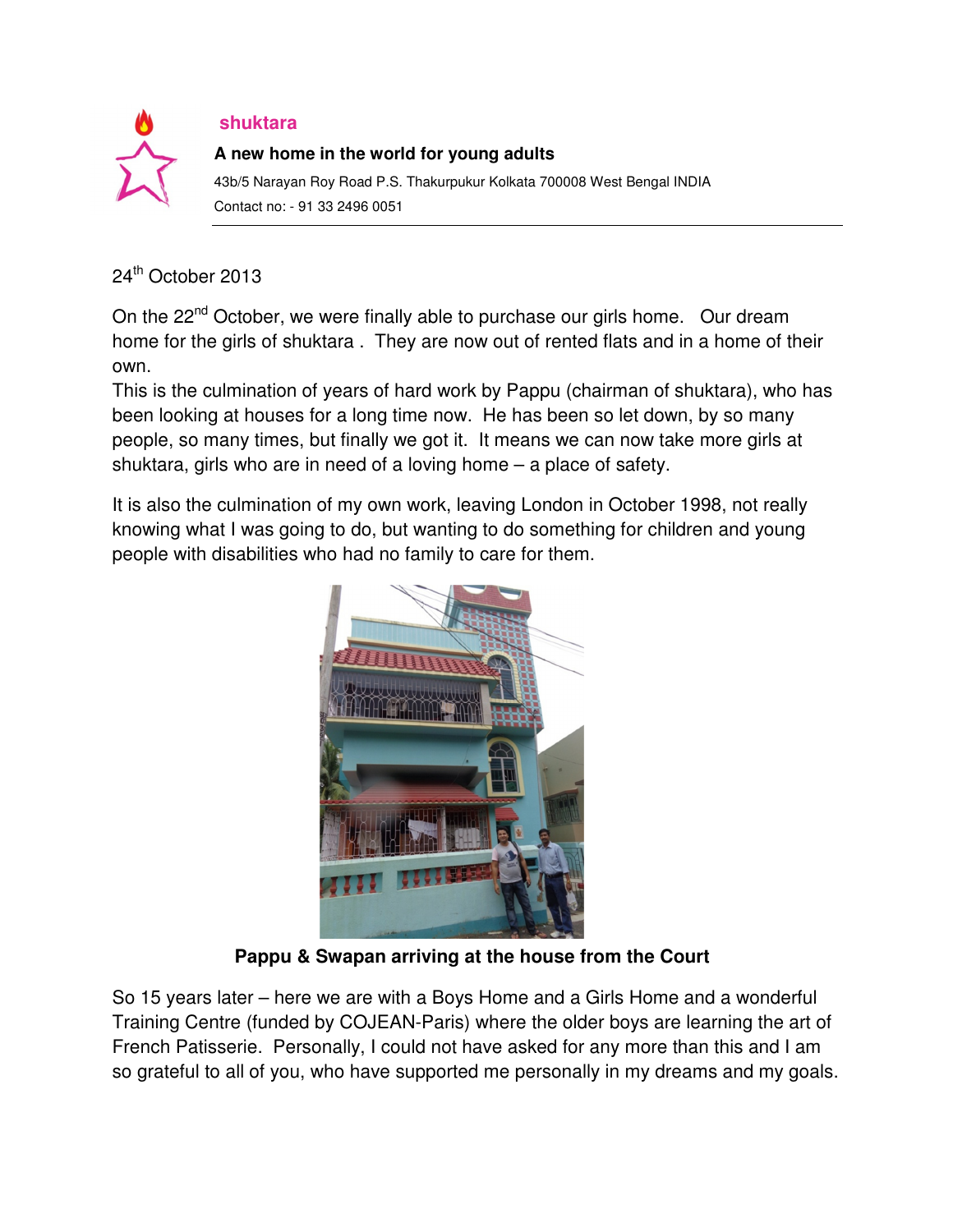I could not have achieved them without your generous donations and your encouragement, not to ever stop believing that we could do it. And we could not have done any of this without Pappu – who has tirelessly devoted himself, first to the shuktara boys and now the girls. As a young father with his own daughter, I find it amazing to see how much time he commits to our children as well as to Navika.

For all those years that you have faithfully given us this support – thank you. And I hope you can rejoice with us in this wonderful achievement.



**Pappu carrying Prity into Lula Bari**

After 15 years living in India I am so incredibly thankful and somewhat in awe of the timing of everything that has taken place - that it took me exactly 15 years to achieve what I set out to do and for Lula Gibson, who started her fundraising page for a girls home for shuktara on the 22<sup>nd</sup> October 2012, just less than a month before she died. Her husband Mike and I have talked about the timing of all this. Isn't it incredible that the day we bought Lula Bari, was the day that Lula set up her fundraising page for the shuktara girls. We will never forget her, and our girls home is in her memory and called Lula Bari – Lula's House. We are all so proud to have known her and that her love of life, her passion and her love of India will live forever in a beautiful home for girls in need. It is a fitting tribute to a wonderful person – Lula Gibson 1952 – 2012

So thank you. From the bottom of my heart – thank you.